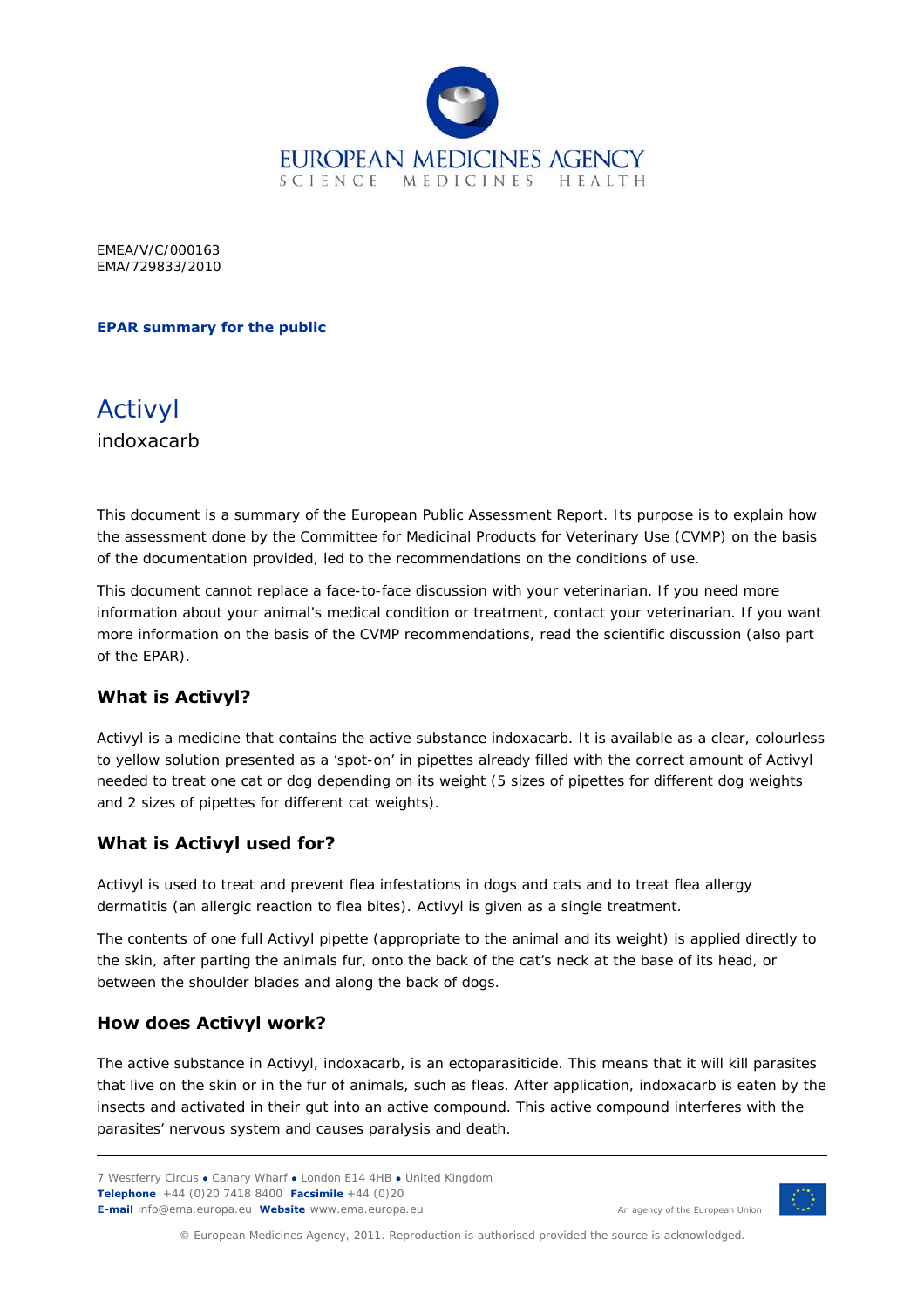# **How has Activyl been studied?**

Data were provided on the pharmaceutical quality, the tolerance of the products in cats and dogs, the safety in humans (people in contact with the product) and the safety to the environment.

The effectiveness against the specified parasites was investigated in both laboratory studies and in five field studies (four for the spot-on for cats or dogs only and one for both cats and dogs). In the main field study, dogs and cats of various breeds, age groups, gender and different weights were treated either with Activyl or fipronil, another spot-on medicine which is authorised in the European Union for this indication. The effectiveness was measured by counting of fleas, flea allergy dermatitis assessment, observations on local reactions at the application site after treatment.

## **What benefit has Activyl shown during the studies?**

The results from the laboratory studies and from the field studies, in both cats and dogs, showed that Activyl is as effective as the comparator medicine. A reduction in symptoms of flea allergy dermatitis was recorded in both target species. Efficacy against flea infestations of more than 95% was achieved in dogs by 14 days post treatment and in cats by 42 days post treatment in the study. The studies also showed that Activyl helps with the management of allergic flea dermatitis.

### **What is the risk associated with Activyl?**

Dogs and cats might salivate after treatment. This is thought to be the result of licking the application site straight after treatment. There might also be some temporary itchiness, inflammation or hair loss at the place where the product has been applied to the skin. These signs disappear without further treatment.

Activyl should not be allowed to enter surface water, as it may be harmful for aquatic organisms.

For a full list of all side-effects reported with Activyl, see the package leaflet.

### **What are the precautions for the person who gives the medicine or comes into contact with the animal?**

Pet owners should avoid skin contact with the pipette contents. They should not smoke, eat or drink, and should wash their hands thoroughly after use. If accidental exposure occurs, the eyes should be rinsed with water or the skin washed with soap and water. The product should be kept away from heat, sparks, open flames or other sources of ignition.

Animals should not be stroked, groomed or allow to groom each other, until the application site is dry, and they should not be allowed to swim or treated with shampoo within 48 hours after treatment. Care should be taken to ensure that the content of the pipette should not come into contact with the eyes of the recipient or other animals.

## **Why has Activyl been approved?**

The CVMP concluded that the benefits of Activyl exceed the risks for the treatment and prevention of flea infestations in dogs and cats. Furthermore, the CVMP concluded that the product is effective as part of a treatment strategy for flea allergy dermatitis and recommended that Activyl be given a marketing authorisation. The benefit-risk balance may be found in the scientific discussion module of this EPAR.